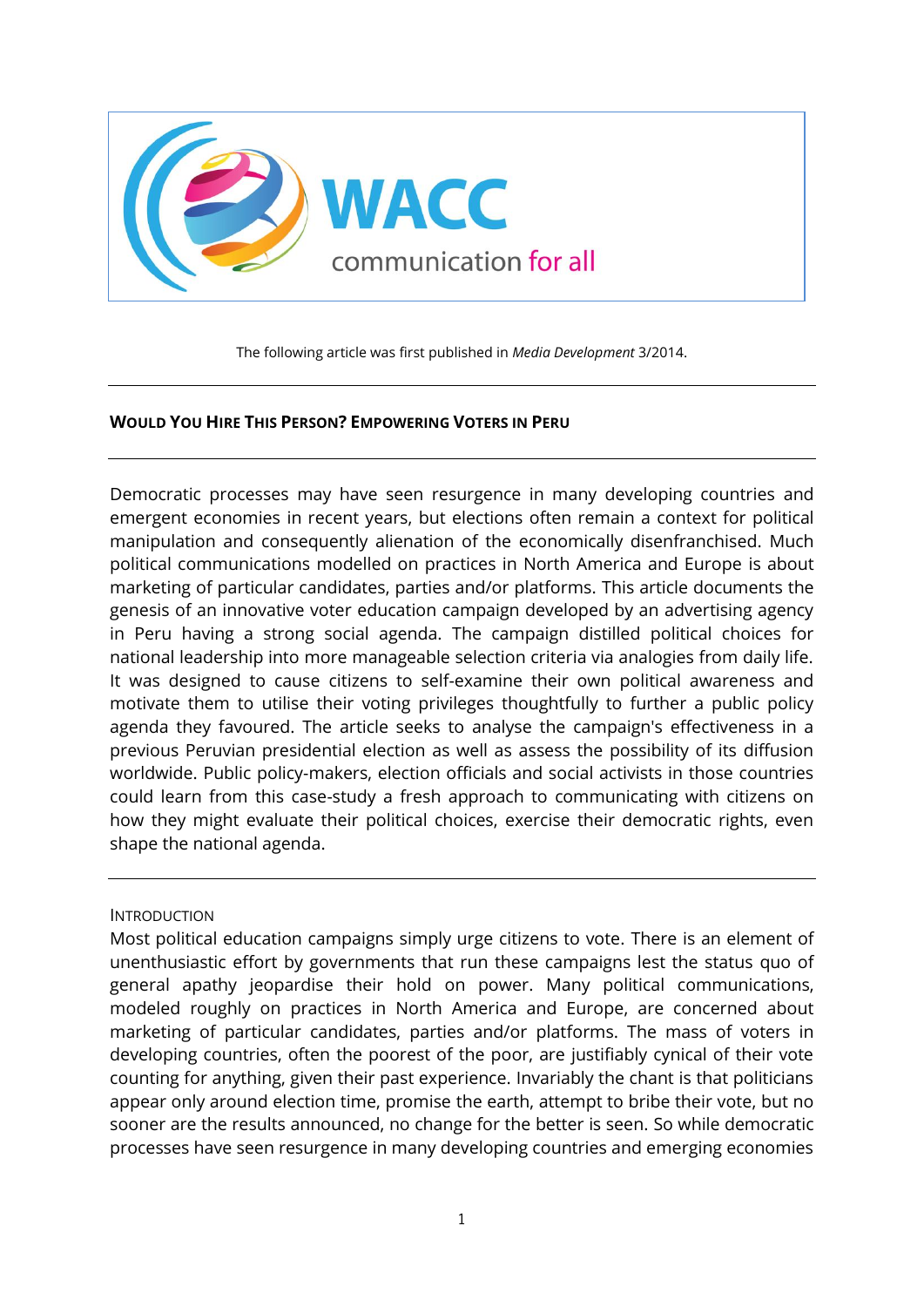in recent years, elections often remain a context for manipulation of the populace and invariably the alienation of the economically disenfranchised.

## POLITICAL CONTEXT

Such a situation might be said to exist in Peru which, as with many developing countries in Latin America and beyond, has seen its fair share of political turmoil, including military dictatorships and ineffectual politicians, not to mention a home-grown terrorist scourge. In 2000 President Alberto Fujimori contested for a third term, like many politicians worldwide who find themselves unwilling to relinquish the reins of power and overstaying their welcome. It took a scandal over corruption via the drug trade by his close aides to see him flee the country and the establishment of an interim government. Into the breach came President Alejandro Toledo who held much promise as a former shoe-shine boy turned World Bank official and the first indigenous person to be elected to the presidency. But he struggled to deliver on populist promises of jobs and poverty alleviation and became immensely unpopular and beset with corruption towards the end of his term. In the 2006 elections, Peruvians were faced with the unusual choice between Alan Garcia, a former left-of-centre president who in his previous time in office had mismanaged the economy spectacularly by his own admission and repentance, and a nationalist former army officer Ollanta Humala backed by the even more left-leaning president of neighbouring Venezuela.

### APPROACHES TO VOTERS

In the Italian context, Caprara et al (1999) demonstrated that personality traits did explain actual voter behaviour beyond political partisanship. Berman (1997) proposed the concept of political cynicism represented a distrust of aspiring politicians, political parties, incumbent office-holders and government in general. In the US context Schiffman et al (2010) found a strong link between the personality trait of trust and political trust, suggesting that political candidates and their parties seek to build bridges to build trust. Cynically they seem to propose that the candidates listen and embrace the concerns of various segments of the electorate and thus capitalise on their apparent alignment, which seems more political market orientation than independent voter empowerment. Various marketing scholars as far back as Butler and Collins (1994) have argued that market orientation ought to adapted from commercial and non-profit sectors into political marketing beyond the election campaign, making the latter a profitable multi-billion industry in its own right. In seeking to research this, however, Ormond and Henneburg (2010) found that an internal orientation and one towards the public had the strongest influence on voter behaviour, more so than voter orientation of the political parties.

Most research on political marketing is US- or Europe-based and not necessarily transferable to other contexts. Nonetheless some findings such as that of Zaller (1992) that voters of low levels of political awareness have a greater probability of accepting a political message uncritically would seem to be hold in other countries. Likewise Popkin's (1994) argument, that voters are investing in collective goods that about which there is imperfect information and under conditions of uncertainty, would seem to apply universally to democracies. Later Popkin and Dimock (1999) went on to affirm that less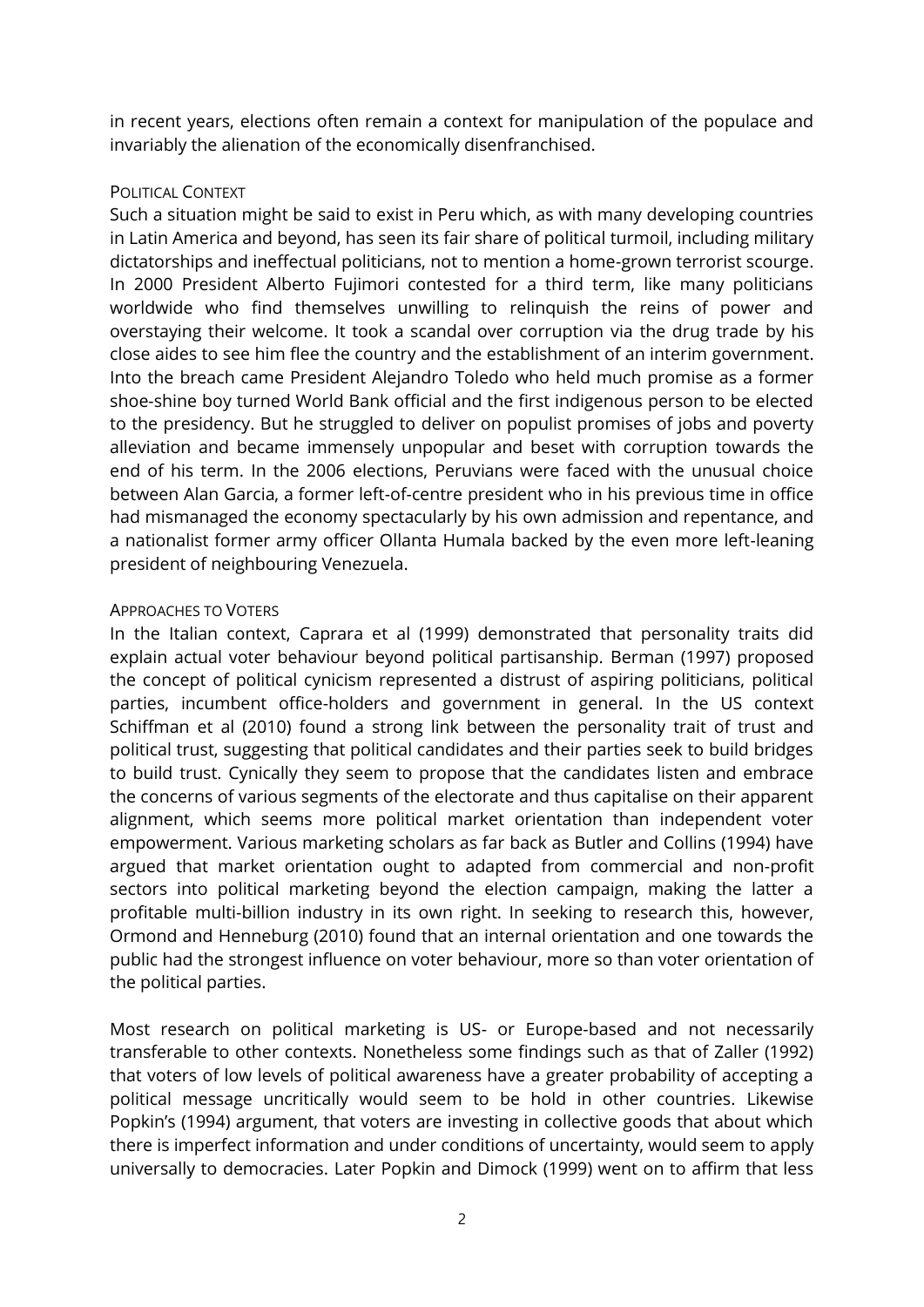politically-informed voters were more likely to evaluate candidates on personal characteristics, rather than policy platforms. In the U.S. context, such voters are often identified as being Latinos who Marcus, Neuman and Mackuen (2000) found relied on cues about the about candidates' personal qualities. Abrajano (2005) confirmed that low-education Latinos tended to use non-policy cues in evaluating candidates. What would seem to apply to this significant minority in the U.S. is arguably true of majority of the populace in many Latin American countries. This was certainly the premise on which the voter empowerment campaign in Peru is based and seeks to change.

## DEPICTING THE CONCEPT

At the prompting of civil society groups, a Peruvian advertising agency, exceptional coled by a partnership of a creative person and an anthropologist, devised an political communications campaign to encourage voting. Most importantly, it addressed the skepticism of voters over the effectiveness of their vote and suggested a radical rethinking of their role. Instead of seeing politicians as all-powerful leader, it encouraged citizens to see themselves as their potential employers. Thus the voter was empowered to evaluate aspiring candidates by using the analogy of day-to-day experiences as a worker, a parent, a small entrepreneur, even a student.

The billboard seen in figure 1 carries what might well be the theme of the campaign. The headline in translation states: 'The current candidates are to become our employees' while the subheading says: 'Let us examine them'.



Figure 1: Street Billboard

The corollary of this message seems to be embodied in another element of the campaign directed at politicians but with an indirect confirmation of the original message to the voter. The advertisement in figure 2 states plainly: 'Seeking this chair?' accompanied by an ornate chair draped with presidential sash, the ad goes on to say: 'First take this chair' illustrated with a humble chair typically used in university lecture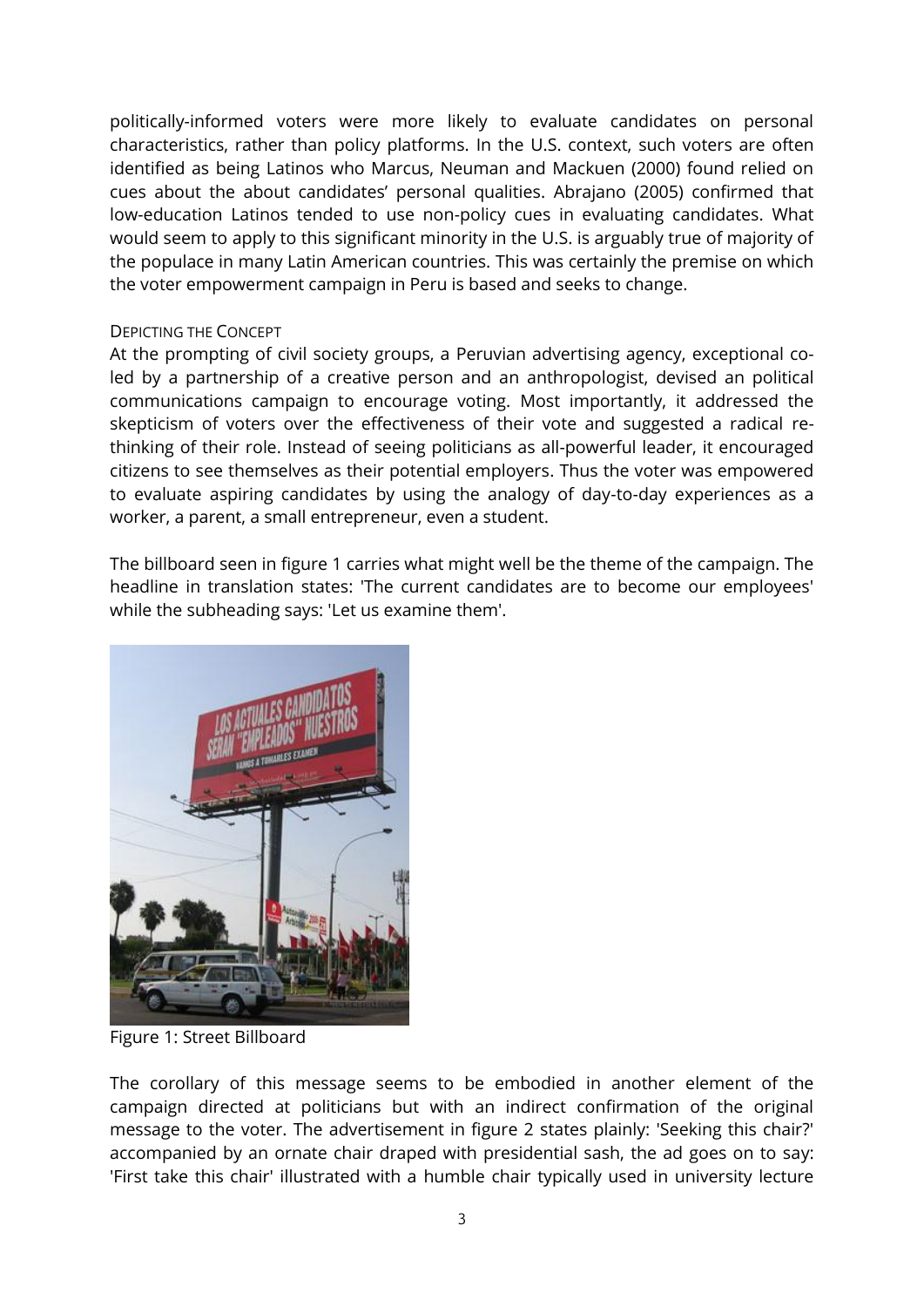rooms, especially examination halls. It implies then that any aspirant to high office needs to be highly scrutinised for competence.



Figure 2: Print advertisement

The wall poster in figure 3 shows two elaborations on the theme. The one on the left reads: 'Would you entrust him/her with the future of your children?' It has overtones of whether you would be happy for them to be under his or her foster care if you are no longer able to look after them. The other on the right reads: 'Would you entrust him/her with managing your business?' Again this has overtones of delegating control in one's absence. One other elaboration not pictured is: 'Would you entrust your house to his/her care?' suggesting either house-sitting or home-management.



Figure 3: Wall posters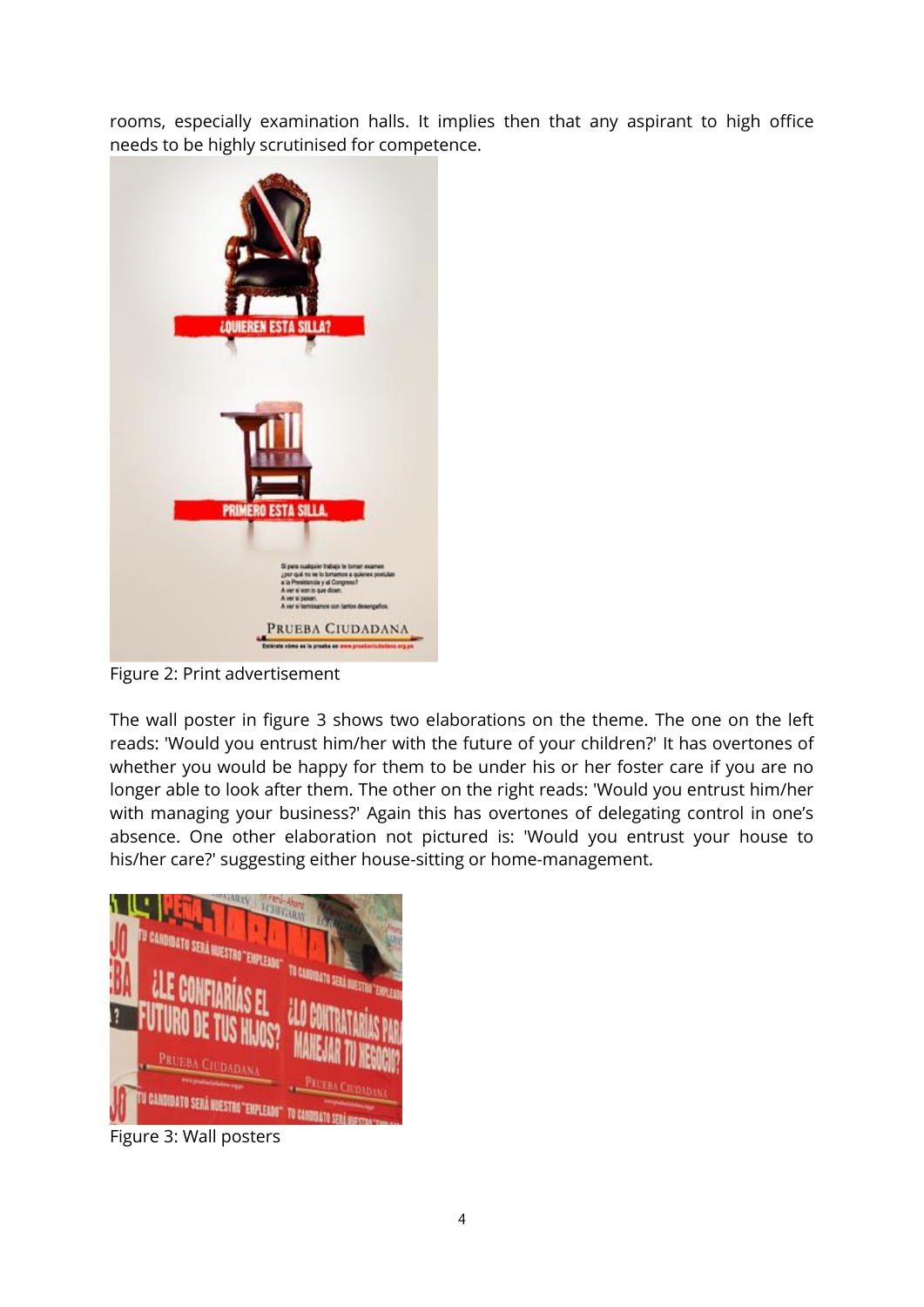Included at the bottom of every advertisement is the web address for the campaign which leads to an online test for politicians which can be printed out as a pencil-andpaper one. As seen in figure 4, the preamble to the online test reiterates the thrust of the campaign, namely: The candidates are our employees to be; it is time to exercise the power of one who hires, and ask these questions before voting someone to congress or the presidency.



Figure 4: Test preamble

The whole campaign as well as the questionnaire itself is called 'Prueba Cuidana' or Civic Test. As shown in figure 5 the questions are classified as being about integrity, experience and capacity in three distinct sections, using the subthemes of the campaign. The questions have such probing questions as 'Do you know if the candidate has been involved in corruption?', 'Does he have an addition to drugs', 'Is he recognised as a serious worker?', 'Has he experience in running a complex organisation?, 'Do you understand the proposed plans of his government?' and so on.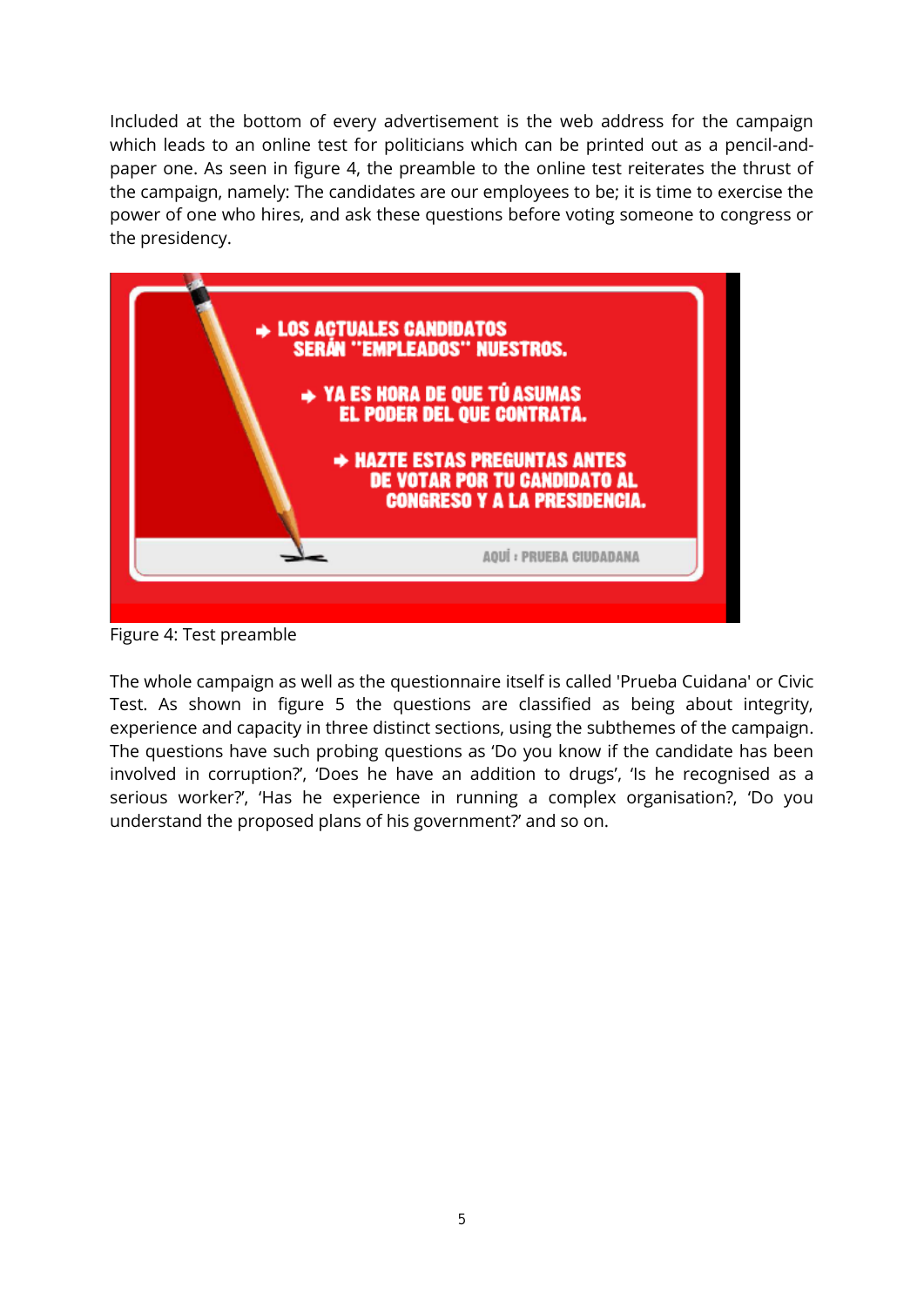| + ¿ LE DEJARÍAS TU CASA PARA QUE TE LA CUIDE ?<br><b>INTEGRIDAD</b>                                                                                                                |                                                                   |
|------------------------------------------------------------------------------------------------------------------------------------------------------------------------------------|-------------------------------------------------------------------|
| 1. ¿Sabes si fu candidato(a) ha estado involucrado en casos de comupción?                                                                                                          | ⊲⊙mo                                                              |
| 2. ¿Sabes si cumple cabalmente con sus responsabilidades familiares?                                                                                                               | si© no ⊙i<br>                                                     |
| 3. ¿Sabes si es buen pagador(a) de sus deudas y sus impuestos?                                                                                                                     | $\mathfrak{sl} \mathbb{C}$ no $\mathbb{O}$                        |
| 4. : Sabes si bebe en exceso o es adicto a drogas?                                                                                                                                 | si Cino O                                                         |
| 5. ¿Sabes si le han descubierto mentiras en el pasado?                                                                                                                             | si (C) no (C)                                                     |
| 7. ¿Has leido su hoja de vida?<br><br><br>Sabes si entiende de presupuestos, balances y otras responsabilidades propias de quien maneja el si ( ) no ( )<br>а.<br>dinero de todos? | sl(1,0)                                                           |
| <br>                                                                                                                                                                               |                                                                   |
|                                                                                                                                                                                    |                                                                   |
| 9. ¿Conoces si fiene experiencia en administrar organizaciones complejas?<br>10. ¿Sabes si logra que la gente se ponga de acuerdo?                                                 | $sl \mathbb{C}$ no $\mathbb{C}$<br>$\mathbf{sl} \odot$ no $\odot$ |
|                                                                                                                                                                                    |                                                                   |
| $\rightarrow$ $\lambda$ LE confiarias EL futuro de TUS Hijos ?<br>CAPACIDAD                                                                                                        |                                                                   |
| 11. ¿Conoces las prioridades de su plan de gobierno?<br>-------------------<br>$ -$                                                                                                | si () no ():                                                      |
| 12. ¿Sabes si su equipo de trabajo tiene especialistas respetados?                                                                                                                 | si⊙no⊖<br>.                                                       |
| 13. ¿Sabes si ha participado en alguna organización que busque mejorar la vida de otros peruanos?<br>---------------------                                                         | on ⊙s<br>--------------------                                     |
| 14. ¿Sabes por qué quiere realmente este cargo?<br><br>                                                                                                                            | si⊜ no ⊖<br>                                                      |
| 15. ¿Te sentirlas orgulloso de tenerio(a) como lider?                                                                                                                              | $\Box$ no $\Box$                                                  |
|                                                                                                                                                                                    | CALCULA TU PUNTAJE                                                |

Figure 5: Online test

The voters-to-be using this questionnaire is then provided with a key for rating their ability to assess the preferred candidate's performance on the various critical factors, as shown in figure 6. If the candidate scores between 0-5 on the positives, the voter is warned: 'Do not complain later' and advised to click through to a site advising him or her on how to improve on their knowledge of the candidate. If the voter scores between 6- 10, then he or she is affirmed in making the effort and advised to keep being informed. If the voter scores over 19, then he or she is nonetheless advised as a Peruvian not to waste their vote.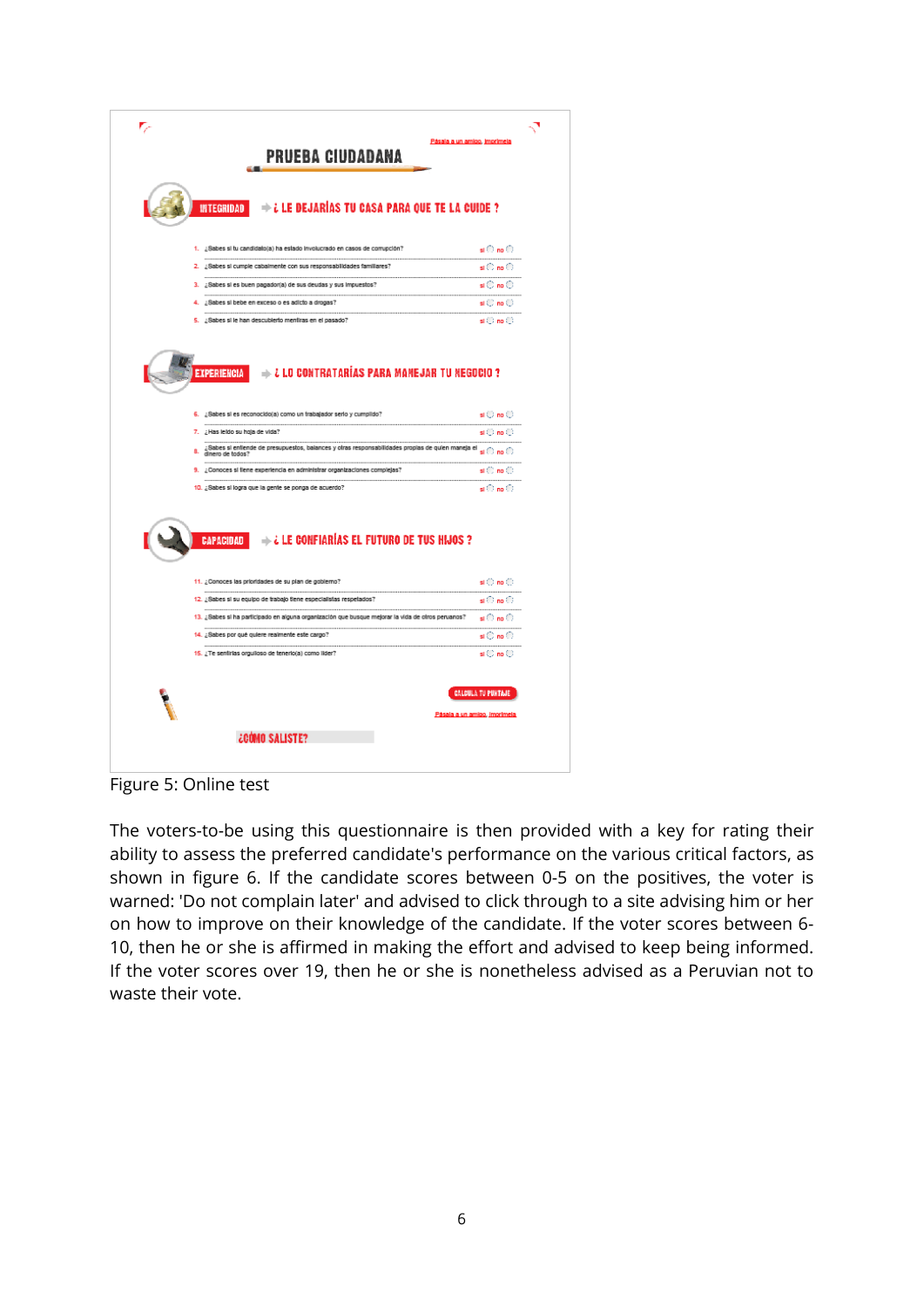

Figure 6: Test scoring

# EVALUATING THE OUTCOME

It is not known and perhaps cannot be known just how many people were influenced by the advertising campaign not only to vote but to use the test or at least its criteria to evaluate politicians before voting. For one thing, the internet usage in Peru is quite limited at about 10 percent of the population, and so a vital component of the campaign would have been inaccessible to the poor and often politically marginalized majority of the country. On the other hand the billboards and posters were readily accessible which in a land where the literacy rate is over 90 percent, their impact could well have been considerable.

The outcome of the election was the victory of Alan Garcia who had wrecked the economy during a previous term of office as president over a decade prior. Surprisingly for a politician especially on the campaign trail Garcia admitted the failings of his previous government and asked humbly for a second-chance. That earlier government was succeeded by one by Alberto Fujimori who was later implicated in corruption and imprisoned, and then by that of Alejandro Toledo that did not live up to its promise. Did the people nonetheless think Garcia had the integrity and capacity to lead again? What part might the campaign have played? Subsequently his government was embroiled in a corruption scandal over the allocation of oil-drilling licenses and there were demonstrations by the native peoples of the areas where the drilling has commenced. It does raise the question that he and his political compatriots may have passed the test for integrity on paper, yet not in practice.

## GLOBAL APPLICATION

While democratic processes may have seen resurgence in many developing countries and emergent economies, elections often remain a context for political manipulation. On the face of it, there could to be much mileage in adaptation of this voter education campaign elsewhere to overcome the alienation of the economically disenfranchised. It demonstrates how marketing communications tools can be used for political education about democratic rights, rather than mere voter persuasion about particular leaders or party platforms. A key question however is whether the universality of human rights and social justice issues renders the adaptation requirements of this political education campaign relatively minimal for its use in other developing countries and even developed countries with marginalised groups. Furthermore given the fact that rates of